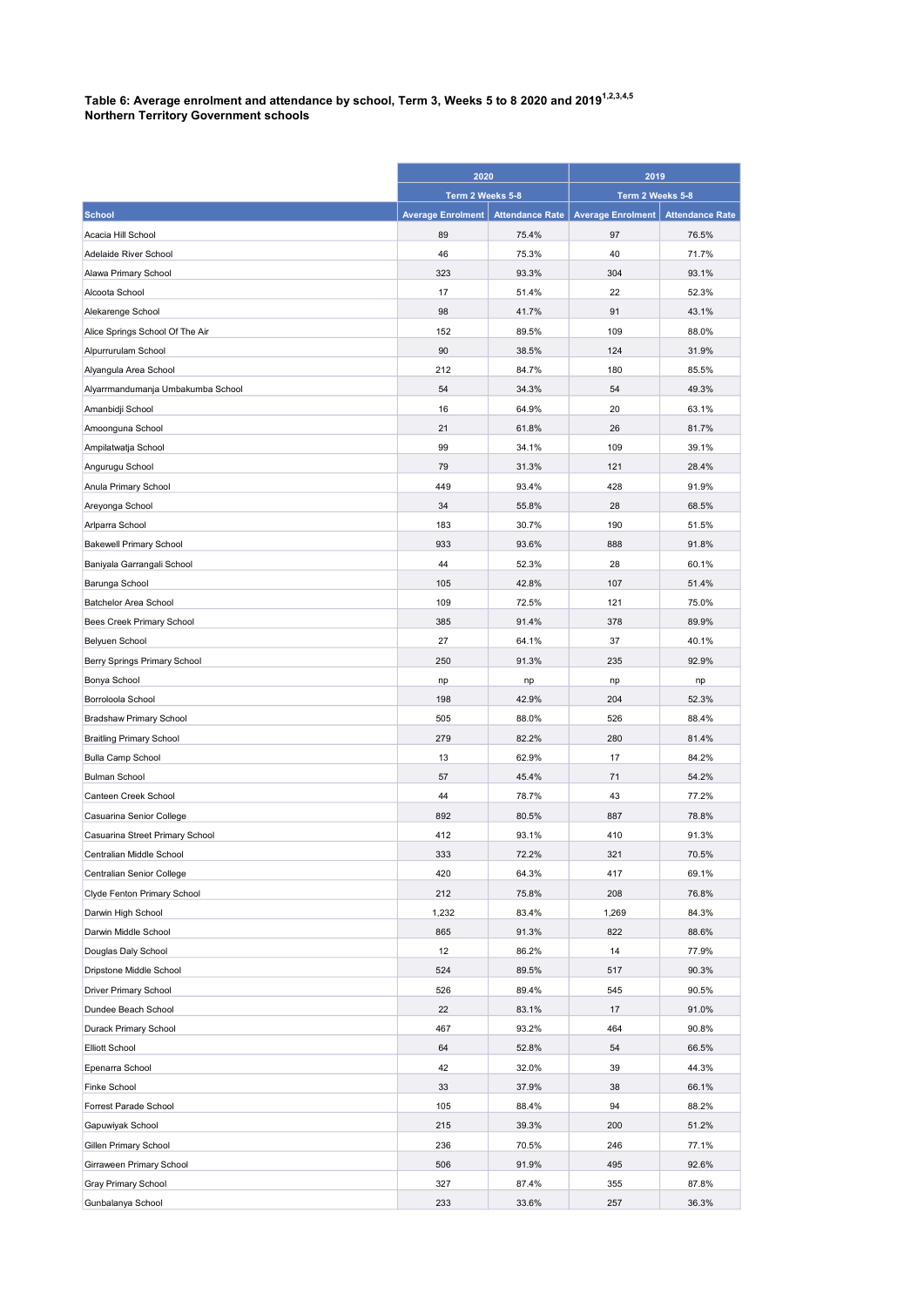|                                                 | 2020                     |                        | 2019                     |                        |
|-------------------------------------------------|--------------------------|------------------------|--------------------------|------------------------|
|                                                 | Term 2 Weeks 5-8         |                        | Term 2 Weeks 5-8         |                        |
| <b>School</b>                                   | <b>Average Enrolment</b> | <b>Attendance Rate</b> | <b>Average Enrolment</b> | <b>Attendance Rate</b> |
| <b>Haasts Bluff School</b>                      | 22                       | 37.5%                  | 33                       | 41.8%                  |
| Harts Range School                              | 60                       | 51.7%                  | 60                       | 63.0%                  |
| Henbury School                                  | 143                      | 79.5%                  | 139                      | 82.3%                  |
| Howard Springs Primary School                   | 297                      | 87.6%                  | 293                      | 90.4%                  |
| Humpty Doo Primary School                       | 400                      | 90.3%                  | 383                      | 89.1%                  |
| Imanpa School                                   | 15                       | 50.5%                  | 17                       | 52.3%                  |
| Jabiru Area School                              | 188                      | 71.7%                  | 212                      | 73.9%                  |
| Jilkminggan School                              | 87                       | 59.0%                  | 85                       | 70.2%                  |
| Jingili Primary School                          | 313                      | 90.3%                  | 313                      | 89.8%                  |
| Kalkaringi School                               | 159                      | 47.1%                  | 181                      | 55.0%                  |
| Karama Primary School                           | 191                      | 81.5%                  | 188                      | 83.1%                  |
| Katherine High School                           | 541                      | 68.4%                  | 533                      | 68.3%                  |
| Katherine School Of The Air                     | 199                      |                        | 190                      |                        |
| Katherine South Primary School                  | 343                      | 88.5%                  | 349                      | 87.2%                  |
| Kintore Street School                           | 56                       | 80.1%                  | 52                       | 77.0%                  |
| Lajamanu School                                 | 178                      | 29.8%                  | 184                      | 39.4%                  |
| Laramba School                                  | 63                       | 51.9%                  | 62                       | 52.7%                  |
| Larapinta Primary School                        | 376                      | 85.3%                  | 351                      | 87.6%                  |
| Larrakeyah Primary School                       | 526                      | 94.7%                  | 501                      | 93.4%                  |
| Laynhapuy Homelands School                      | 120                      | 59.7%                  | 93                       | 62.0%                  |
| Leanyer Primary School                          | 582                      | 93.4%                  | 589                      | 91.4%                  |
| Ludmilla Primary School                         | 113                      | 80.8%                  | 106                      | 82.5%                  |
| MacFarlane Primary School                       | 205                      | 68.3%                  | 205                      | 65.1%                  |
| Malak Primary School                            | 219                      | 82.5%                  | 233                      | 82.3%                  |
| Mamaruni School                                 | 46                       | 45.5%                  | 49                       | 62.6%                  |
| Maningrida College                              | 570                      | 26.1%                  | 651                      | 35.2%                  |
| Manunda Terrace Primary School                  | 168                      | 81.3%                  | 182                      | 83.0%                  |
| Manyallaluk School                              | 25                       | 41.3%                  | 22                       | 58.8%                  |
| Mataranka School                                | 32                       | 82.7%                  | 33                       | 84.2%                  |
| Mbunghara School                                | 21                       | 57.1%                  | 15                       | 74.8%                  |
| Middle Point School                             | 32                       | 76.6%                  | 19                       | 85.1%                  |
| Milikapiti School                               | 58                       | 70.3%                  | 61                       | 76.4%                  |
| Milingimbi School                               | 332                      | 25.1%                  | 311                      | 39.7%                  |
| Millner Primary School                          | 212                      | 80.0%                  | 213                      | 82.6%                  |
| Milyakburra School                              | 13                       | 51.2%                  | 13                       | 35.3%                  |
| Minyerri School                                 | 201                      | 37.1%                  | 146                      | 54.5%                  |
| Moil Primary School                             | 200                      | 87.6%                  | 209                      | 87.8%                  |
| Moulden Primary School                          | 272                      | 79.9%                  | 291                      | 78.7%                  |
| Mount Allan School                              | 37                       | 49.1%                  | 52                       | 55.4%                  |
| Mulga Bore School                               | 13                       | 69.5%                  | 14                       | 23.4%                  |
| Murray Downs School                             | 19                       | 57.4%                  | 19                       | 58.4%                  |
| Mutitjulu School                                | 24                       | 34.6%                  | 41                       | 41.7%                  |
| Nakara Primary School                           | 593                      | 92.9%                  | 605                      | 90.3%                  |
| Nemarluk School                                 | 175                      | 87.3%                  | 165                      | 87.6%                  |
|                                                 |                          |                        |                          |                        |
| Neutral Junction School                         | 16                       | 38.4%                  | 25                       | 68.4%                  |
| Newcastle Waters School                         | 19<br>26                 | 62.8%                  | 18<br>31                 | 71.0%                  |
| Nganambala School                               |                          | 69.8%                  |                          | 60.6%                  |
| Nganmarriyanga School                           | 126                      | 40.0%                  | 124                      | 48.6%                  |
| Ngukurr School                                  | 252                      | 46.8%                  | 284                      | 43.2%                  |
| Nhulunbuy High School                           | 316                      | 76.4%                  | 300                      | 80.3%                  |
| Nhulunbuy Primary School                        | 420                      | 86.3%                  | 464                      | 87.4%                  |
| Nightcliff Middle School                        | 366                      | 88.5%                  | 326                      | 87.3%                  |
| Nightcliff Primary School                       | 660                      | 91.2%                  | 662                      | 90.3%                  |
| Northern Territory School of Distance Education | 490                      | ä,                     | 566                      |                        |
| Ntaria School                                   | 170                      | 38.5%                  | 199                      | 49.5%                  |